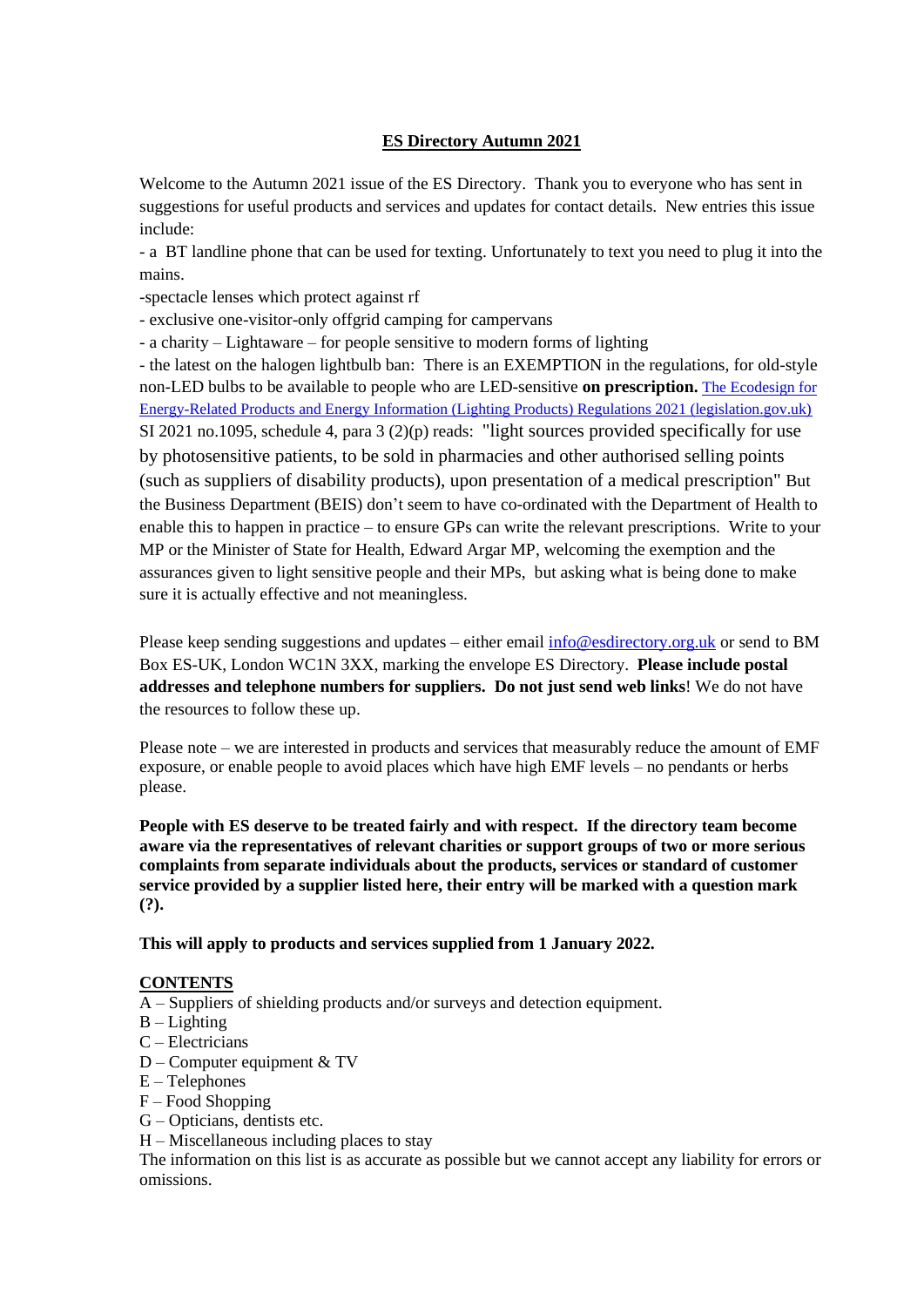### **A. SUPPLIERS OF SHIELDING PRODUCTS, SURVEYS AND** /**OR DETECTION EQUIPMENT**

### *4EHS*

[www.4ehsbyehs.com](http://www.4ehsbyehs.com/) (products) [www.norad4u.com](http://www.norad4u.com/) (knowledge and info.) Email: [forEHS@gmail.com](mailto:forEHS@gmail.comm) Facebook[: https://www.facebook.com/groups/134253046727386/](https://www.facebook.com/groups/134253046727386/) Tel: 00 972 9794 1113 (Israel) Shielding, clothing, EMF meters, home protection etc. Ships to UK.

### *Aaronia*

[www.aaronia.com](http://www.aaronia.com/) Email: [mail@aaronia.de](mailto:mail@aaronia.de) Tel: 00 49 6556 900310 (Germany) Suppliers of handheld spectrum analysers and shielding equipment. Ships to UK.

building materials, electricity filters. Home surveys and consulting services.

### *Beneficial Environments*

[www.beneficialenvironments.co.uk](http://www.beneficialenvironments.co.uk/) Email: [guy@beneficialenvironments.co.uk](mailto:guy@beneficialenvironments.co.uk) Facebook:<https://www.facebook.com/beneficialenvironmentsuk> Tel: 01273 251956 (UK) 3 Chantry House, 73 High St, Hurstpierpoint, West Sussex BN6 9RE Covering the UK. This EM measurement, analysis and recommendations for low-electrosmog environments to suit ES people. A wide range of shielding products, earth sheets, wallpaper,

#### *Conscious Spaces Ltd*

[www.consciousspaces.com](http://www.consciousspaces.com/) Email: [support@consciousspaces.com](mailto:support@consciousspaces.com) Tel: (01326) 727222 EMF surveys, shielding including pop-up shielding tent, clothing. Based in the UK, ships worldwide.

### *Down to Earth EMF Services*

Facebook:<https://www.facebook.com/downtoearthEMF/>

Email:DownToEarthEMF@Protonmail.com

A friendly, value-for-money EMF surveying service, covering England and Wales. EMFs in the home, wireless devices and technologies, power lines, wiring and electrical items, plus "dirty electricity" all surveyed. Includes a report detailing findings, suggestions for practical solutions and advice.

### *Earthing Oz*

<https://www.earthingoz.com.au/> Email[: admin@earthingoz.com.au](mailto:admin@earthingoz.com.au) Tel: +61 2 9949 4398 (international calls) 32 Bangaroo Street, North Balgowlah. NSW 2093. Australia Earthing, protective clothing, protection for home and office.

### *Electric Forester Investigations Ltd*

[www.electricforester.co.uk](http://www.electricforester.co.uk/) Email: [moreinfo@electricforester.co.uk](mailto:moreinfo@electricforester.co.uk) Tel: LoCall. 0845 3451893 or landline 01591 610167 (UK) Cambridge Head Office: 01223 911 893 344/346 High Street, Cottenham, Cambridge, CB24 8TX. Nationwide EMR Surveys at EHS Levels. Also 10 Minutes Free EMR Advice line provided by and for EHS/MCS sufferers. [emradviceline10free@electricforester.co.uk](mailto:emradviceline10free@electricforester.co.uk)

### *Electrosmog Shielding*

[www.electrosmogshielding.co.uk](http://www.electrosmogshielding.co.uk/) Email: [sales@electrosmogshielding.co.uk](mailto:sales@electrosmogshielding.co.ukk) Tel: 0800 031 4345 Mobile: 07787 305 769 (UK) 3rd Floor, 207 Regent Street, London, W1B 3HH. UK agent for YShield products.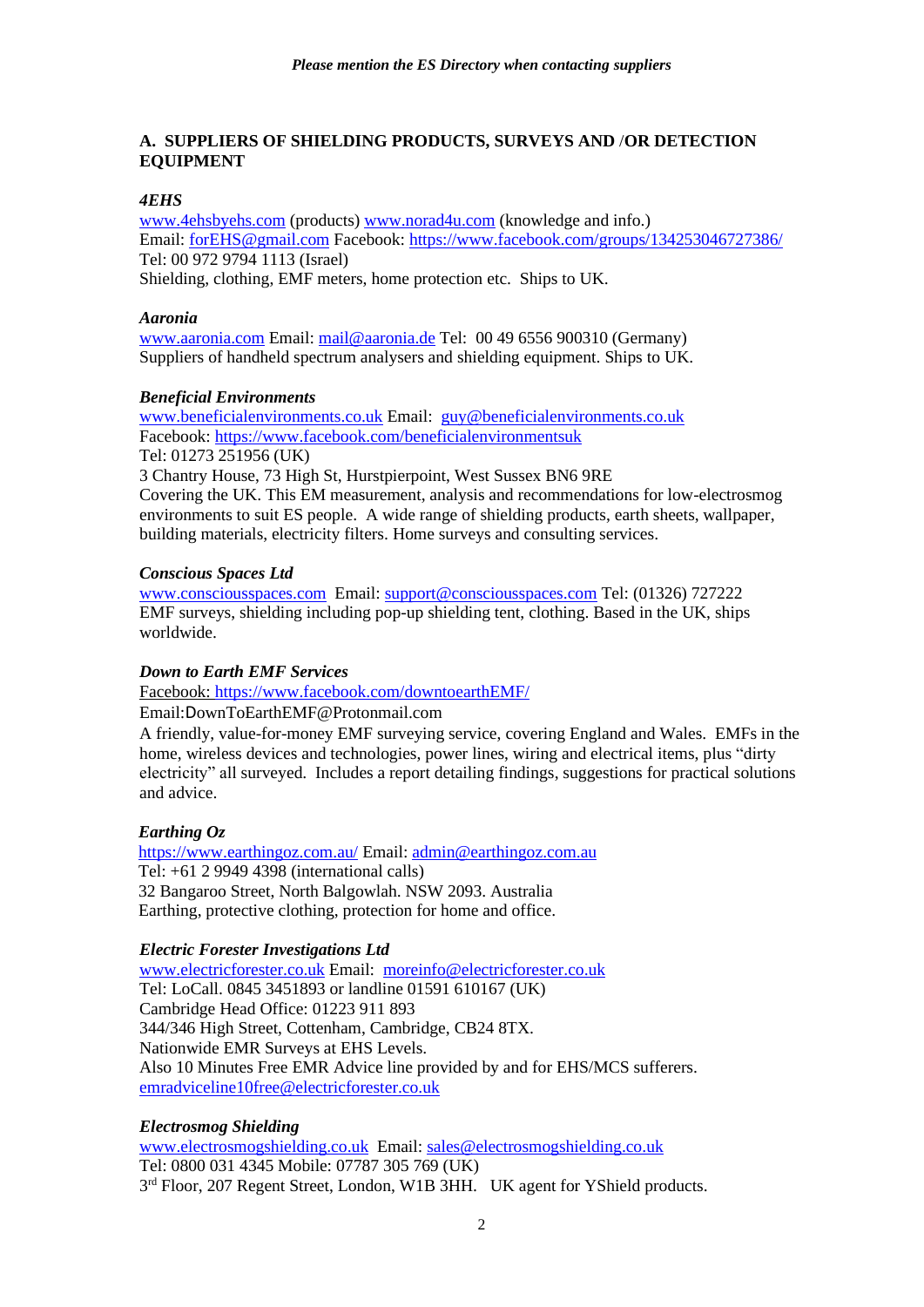### *EMF Clothing Ltd*

[www.emfclothing.com](http://www.emfclothing.com/) Email: [sales@emfclothing.com](mailto:sales@emfclothing.com)

Tel: +44 (0)182 329 9390 (UK) or +44 (0) 330 223 1404

EMF-shielded clothing (including children's clothing), shielding materials, canopies, meters and detection equipment, sleep solutions, grounding, earthing products, many other protective products

### *EMF Protection*

[www.emf-protection.co.uk](http://www.emf-protection.co.uk/) 01200 44 77 70 [info@emf-protection.co.uk](mailto:info@emf-protection.co.uk) The Old Chapel, Horsedowns, Praze An Beeble, Cornwall TR14 0NP UK Bed canopies, detectors, clothing, shielding fabric, shielding paint, dirty electricity filters.

# *EMFields Solutions Ltd*

[www.emfields-solutions.com](http://www.emfields-solutions.com/) (Wholesale service only via website; no longer offers telephone service. Website gives nearest stockist). Dirty electricity meters and filters, hire and purchase of radio-frequency and power frequency EMF meters.

# *EMF Safety Shop*

[www.lessemf.com](http://www.lessemf.com/) Emai[l: lessemf@lessemf.com](mailto::%20lessemf@lessemf.com) Tel: 001-518-608-6479. Fax: 001-309-422-4355 776B Watervliet Shaker Road, Latham, NY 12110, USA.

Wide range of products for the home and office, including clothing and clear plastic shielding.

### *EMF Shielding Australia*

[www.emfshieldingaustralia.com.au](http://www.emfshieldingaustralia.com.au/) Email: [info@emfshieldingaustralia.com.au](mailto:info@emfshieldingaustralia.com.au) Tel: +61 (0) 7 308 54310 (Australia) Level 36, Governor Phillip Tower, 1 Farrer Place, 2000 Sydney NSW, Australia. Protective clothing, shielding materials, grounding, canopies, detectors etc.

# *EMF UK*

[www.emfuk.eu](http://www.emfuk.eu/) Email: [mail@emfuk.co.uk](mailto:mail@emfuk.co.uk) 5 Highgale Gardens, Preston, PR5 5YT, UK. EMF meters, analysers etc.

# *EMI Shielding Australia*

[https://www.emishielding.com.au](https://www.emishielding.com.au/) Email: [office@emishielding.com.au](mailto:office@emishielding.com.au) Tel: +61 3 9758 3949 Fax: +61 3 9753 5552 PO Box 130, Fern Gully 3156, Australia Electromagnetic shielding, testing, reporting and mitigation of electromagnetic interference.

# *EMR Shielding Solutions*

[http://www.emrss.com](http://www.emrss.com/) Email: [info@emrshieldingsolutions.com](mailto:info@emrshieldingsolutions.com) Tel: 416-583-2005 (Canada), 310-746-3686 (USA) 10 Westcreek Dr, Unit 17, Woodbridge, ON L4L 9R5, Canada. A range of clothing, shielding and measuring devices.

# *Groundology*

[www.groundology.co.uk](http://www.groundology.co.uk/) Email: [contact@groundology.co.uk](mailto:contact@groundology.co.uk) Tel: 01291 350 800 Groundology, Gurlus Grove, Barbadoes, Tintern, NP16 6ST, UK. Products and info for earthing and EMF protection.

### *Hamilton & Co Ltd*

[www.hamilton-litestat.com](http://www.hamilton-litestat.com/) Email: [info@hamilton-litestat.com](mailto:info@hamilton-litestat.com) Tel: 01747 860088 (UK) Bristol: Unit 10, Carrick Business Centre, 4-5 Bonville Road, Brislington, Bristol, BS4 5NZ London: 27 Bush Lane, Cannon Pavilion, London, EC4R 0AA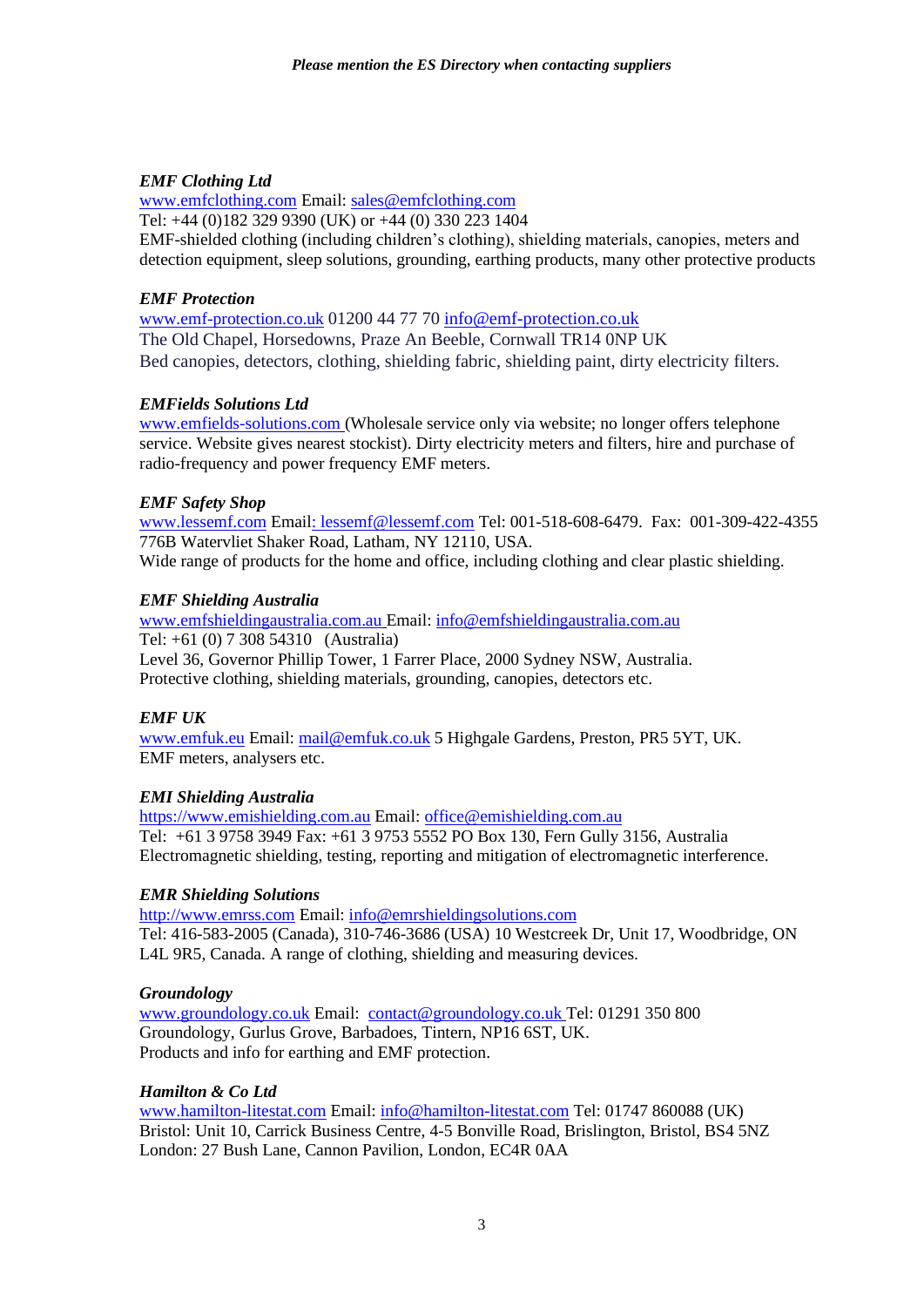Large "Cheriton" range of metal sockets and light-switches, including all-metal "dolly" light switches. Useful if aiming to reduce power-frequency fields by rewiring – the metal is earthed when installed so EMFs much lower than with plastic light switches.

### *The Lightbulb Shop*

[www.thelightbulbshop.co.uk](http://www.thelightbulbshop.co.uk/) Email: [info@thelightbulbshop.co.uk](mailto:info@thelightbulbshop.co.uk) Tel: 0208 920 4185. (UK) Unit 12, Brunswick Industrial Park, Brunswick Way, London N11 1JL. Metal light sockets and switches and a range of bulbs.

#### *Healthbuild Ltd*

[www.healthbuild.ie](http://www.healthbuild.ie/) Email: [healthbuild@me.com](mailto:healthbuild@me.com) Tel: 00 353 71 915 0095 20 John Street, Sligo, Ireland Agents for Auro, Dormiente. Fabric, Biologa: wallpaper, building materials, paint, window film, shielded cable for house rewiring and rewiring appliances; wall, ceiling, table and standard lamps.

#### *Healthy Living Space Consultancy*

<https://www.facebook.com/healthylivingspace> (Viewable to non-members of Facebook). Tel: 07875 123943 (UK) Can call you back from a landline. Alan Jewell BE ng. EMF surveys by professional electrical engineer based in Stroud, Gloucestershire. Offers consultation via phone or Skype.

#### *Holland Shielding Systems BV*

[www.hollandshielding.com](http://www.hollandshielding.com/) Email: [info@hollandshielding.com](mailto:info@hollandshielding.com) Tel: 0031 78 204 9000. (The Netherlands) Fax: 0031 78 204 9008 Jacobus Lipsweg 124, 3316 BP Dordrecht, The Netherlands. Shielding tents, metallic spray for earthing plastics, coatings and films for glass, cable shielding.

#### *Screwfix and TLC Direct*

[www.screwfix.com](http://www.screwfix.com/) Email: [online@screwfix.com](mailto:online@screwfix.com) Tel: 03330 112 112 (UK) Trade House, Mead Avenue, Yeovil, Somerset, BA22 8RT Metal light switches + metal sockets plus many useful DIY items including aluminium foil tape. Also available from: [www.tlc-direct.co.uk](http://www.tlc-direct.co.uk/) Email: [sales@tlc-direct.co.uk](mailto:sales@tlc-direct.co.ukk) Tel: 01293 565630 (UK) Both of these companies also do shielded wiring for house re-wiring.

### *HI-TEK Electronic Materials Ltd*

[www.hitek-ltd.co.uk](http://www.hitek-ltd.co.uk/) Email: [sales@hitek-ltd.co.uk](mailto:sales@hitek-ltd.co.uk) Tel: 01724 851678 (UK) 15 Wentworth Road, South Park Industrial Estate, Scunthorpe, Lincs., DN17 2AX Variety of shielding fabrics including "Nora Dell".

#### *Equilibra*

[www.equilibrauk.com](http://www.equilibrauk.comm/) Email: [equilibra1010@gmail.com](mailto:equilibra1010@gmail.com) Tel: 01642 872 610 (UK) Demand switches, earthing, EMF protection and health products.

#### *The Healthy House Ltd*

[www.healthy-house.co.uk](http://www.healthy-house.co.uk/) Email: [info@healthy-house.co.uk](mailto:info@healthy-house.co.uk) Tel: 01453 752 216 (UK) The Old Co-op, Lower Street, Ruscombe, Stroud, Glos. GL6 6BU. Hire and purchase of meters.

### *Select Fabricators Inc*

[www.select-fabricators.com](http://www.select-fabricators.comm/) Tel: 001 585 393 0650 (toll-free in US 001 888 599 6113) Mailing Address: PO Box 119, Canandaigua, NY 14424-0119, USA. Faraday cage tents.

#### *Sensory Perspective Ltd*

[www.detect-protect.com](http://www.detect-protect.comm/) Email: [info@sensoryperspective.com](mailto:info@sensoryperspective.com)

Tel: 020 7404 7850 Fax: 020 7203 8489 (UK) 12 South Square, Gray's Inn, London WC1R 5HH EMF detection equipment and shielding materials.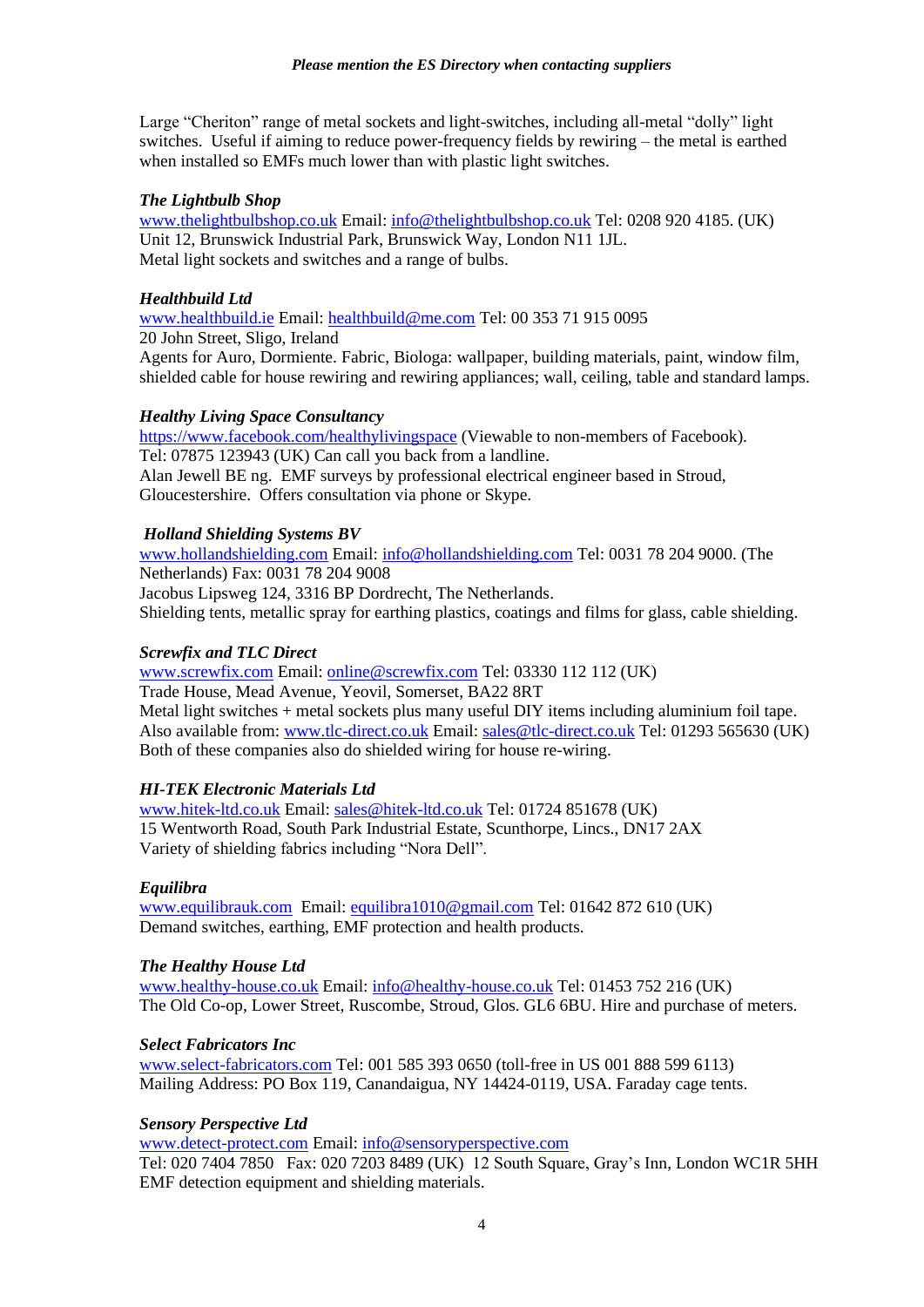# **B. LIGHTING**

# *Healthbuild Ltd*

[www.healthbuild.ie](http://www.healthbuild.ie/) Email: [healthbuild@me.com](mailto:healthbuild@me.com) Tel: 00 353 71 915 0095 (UK) Mobile: 087-2785790 (Wilhelm Bodewigs) 20 John Street, Sligo, Ireland. Danell low-EMF wall, ceiling, table and standard lamps. Details of Danell lamps at [www.danell.de](http://www.danell.de/)

NB: If you buy table or standard lamps they come with a German plug. This will need to be replaced with a UK plug and the appliance properly earthed. If in doubt consult a qualified electrician. Alternatively you can purchase a special adapter which will earth the appliance correctly, NB Normal Continental/UK adapters WILL NOT WORK AND WILL CREATE VERY HIGH FIELDS. Try the Schuko mains adapter.

# *Lightbulbs*

Your best bet for old-style lightbulbs and earthed metal lampholders now appears to be Amazon. Or search the Internet for GLS (General Lamp Shade) bulbs which are usually traditional tungsten lights.

# *The Base Camp*

[http://www.base-camp.co.uk](http://www.base-camp.co.uk/) Email: [spares@base-camp.co.uk](mailto:spares@base-camp.co.uk) Tel for orders: 10.00am to 5.30pm Mon - Fri, 01733 234333 in the UK Unit 16, Alfric Square, Maxwell Road, Woodston, Peterborough, PE2 7JP, Range of paraffin lamps. Also supply odourless, sulphur-free paraffin.

**C. ELECTRICIANS** – who have knowledge and experience of carrying out electrical rewiring for people with ES.

*Do you know a good electrician whom we could add to this list? Maybe you "tamed" one yourself, who would now be happy to carry out work for others.*

# *Coulson & Son Ltd*

[www.coulson.co.uk](http://www.coulson.co.uk/) Email: [enquiries@coulson.co.uk](mailto:enquiries@coulson.co.uk) Tel: 01223 423800 Fax: 01223 420550 (UK) William James House, Cowley Road, Cambridge. CB4 0WX.

# *Russell Kerr*

Email: [Russell.kerr@hotmail.com](mailto:Russell.kerr@hotmail.com) Tel: 07956 372758 (UK) Unit 20, 820a Harrow Road, London, NW10 5JU.

# *Thorn Electrical Services*

Tel: 01273 241 608 / 07984 020290 thornelectricalservices@gmail.com 48 Egremont Place, Brighton BN2 0GB. Graham Thorn is experienced in installing shielded cabling, demand switches, radial circuitry, low electrosmog lighting and changing mains supply cabling.

# **D. COMPUTER EQUIPMENT & TELEVISION**

# *BEMI*

[http://www.bemi.se](http://www.bemi.se/) Email: [tegen@bemi.se](mailto:tegen@bemi.se) Tel: 0046 (0)13-74 000 (Sweden) Lilla Greby,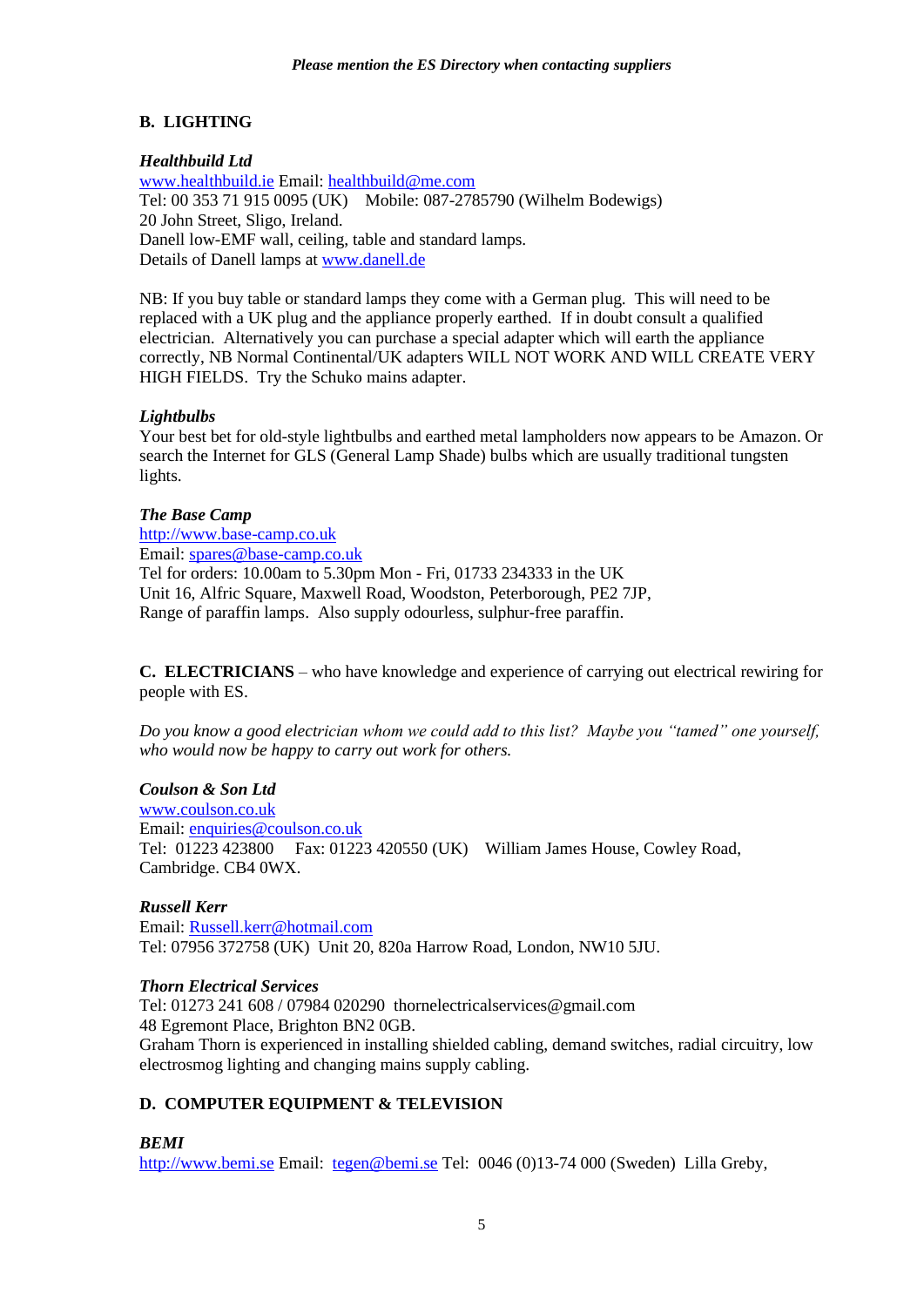Lyckebo SE-585 62 Linghem, Sweden Shielded computer equipment.

### *JRS Eco Wifi*

[www.jrseco.com](http://www.jrseco.com/) E-mail: [info@jrseco.com](mailto:info@jrseco.com) Tel: +31 85 25 00 235 : Mo-Fr 9:00-18:00 (CET) Gv J van Stolbergln 31 Unit A3850,2263AB Leidschendam, The Netherlands

Wifi router with built in timer, no wifi radiation when your wireless devices have the wifi switched off. Switches on immediately when one of your own devices asks for a wifi connection. Even when the wifi is active, the Eco router emits less radiation than an ordinary router. Wifi on/off button.

### *Optoacoustics Ltd*.

[www.optoacoustics.com](http://www.optoacoustics.com/) Email: [info@optoacoustics.com](mailto:info@optoacoustics.com) Tel: 00972 3-634-4488 (Israel) Optoacoustics Ltd, Moshav Mazor, 73160 Israel.

Their MEG Optical Microphone is a totally EMF- free microphone which can be used with voicedictation software. The sound is converted directly to light and travels up a fibre-optic cable. The product is expensive but there is a possibility of group discounts.

# *Digital TV*

Many people are reporting problems with digital TVs. One way round this might be to use the smallest possible digital decoder and put it in the back of an analogue TV, or if this still causes problems, in the back of a video recorder and stay in another room whilst it is on. You can then watch videos of TV programmes on an analogue TV. Not ideal, but better than nothing.

### **E. TELEPHONES**

### *Siemens Gigaset range (some models only)*

[www.gigaset.com](http://www.gigaset.com/) Tel: Service Hotline 020 3695 3111 (UK) Available in the Argos Catalogue! If put wholly in ECO mode, these DECT phones are radiationfree when not in use, and transmit less when being used.

### *Swissvoice*

### [www.swissvoice.net](http://www.swissvoice.net/)

The Swissvoice ePure 2 DECT phone has zero microwave emissions in stand-by mode. Some people with ES have bought these low radiation phones for their neighbours as a substitute for their standard DECT phone.

### *Beneficial Environments*

#### [www.beneficialenvironments.co.uk](http://www.beneficialenvironments.co.uk/)

Airtube headsets for mobiles, DECT and wired handsets. Video advice on how to use them.

EMF Safety Superstore (details in section A) sell air tube headsets with microphones which can be used at the end of an extension cord (or several joined together) – plus a jack to connect them to any normal phone.

However, many people simply use hands-free phones. Some people have problems with the small LCD displays on some makes of phone. It is worth trying a hands-free phone without a display if you are very sensitive, eg. The BT Big Button 100 phone, and earthing it with wire from one of the metal screws on its base to the earth pin of a socket. The new BT Big Button 200 is really rubbish – try to source the 100.

### *BT Paragon 650*

A landline phone with texting capability – for which you need to plug it into the mains. Be warned – don't stop and think in the middle of texting – the blasted thing goes into powersave mode and loses your message.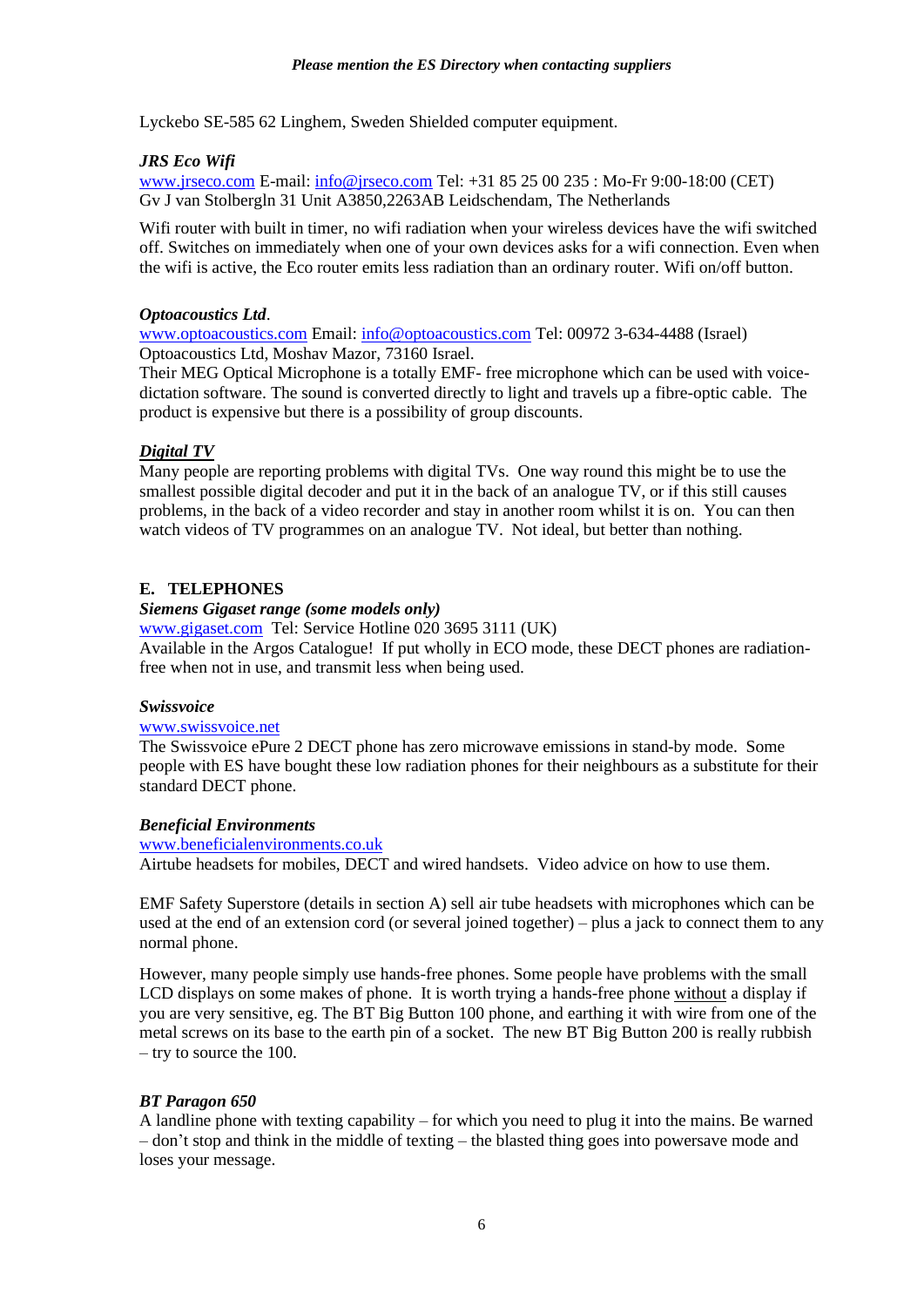# **F. FOOD SHOPPING**

# *Sainsbury's*

# *[www.Sainsbury's.co.uk](http://www.sainsbury)*

Tel: 0800 328 1700 (UK) and ask to be transferred to order team for people with no access to the web. The only major supermarket (as far as we know) to offer a telephone ordering service for home delivery, for people who don't have access to the internet. Long may it continue!

### *Goodness Direct*

[www.goodnessdirect.co.uk](http://www.goodnessdirect.co.uk/) Email: [info@goodnessdirect.co.uk](mailto:info@goodnessdirect.co.uk) Tel: 020 8509 8222 (UK) Home delivery service for health foods and special diet products e.g. gluten-free and dairy-free.

### *Abel & Cole Limited*

[www.abelandcole.co.uk](http://www.abelandcole.co.uk/) Email: [organics@abelandcole.co.uk](mailto:organics@abelandcole.co.uk) Tel: 03452 62 62 62 (UK) 6 Waterside Way, Plough Lane, Wimbledon, SW17 0HB. Abel & Cole sell a range of organic fruit, veg, meat and pantry items delivered to your door.

### *Farm around Organic*

[http://www.farmaround.co.uk](http://www.farmaround.co.uk/) Email[: info@farmaround.co.uk](mailto:info@farmaround.co.uk) Tel: 01748 850 700 (UK) Organic fruit and veg home delivery service.

### *Riverfords*

[http://www.riverford.co.uk](http://www.riverford.co.uk/) Email: [help@riverford.co.uk](mailto:help@riverford.co.uk) Tel: 01803 227 227 (UK) Riverfords sell organic fruit, veg, meat and pantry items, delivered to your door.

# **G. OPTICIANS AND PHLEBOTOMISTS**

### *The Outside Clinic*

[www.outsideclinic.co.uk](http://www.outsideclinic.co.uk/) Email: [info@outsideclinic.com](mailto:info@outsideclinic.com) Freephone: 0808 239 3602 This company offers an eye test and spectacle service in your own home.

### *Specsavers*

[www.specsavers.co.uk](http://www.specsavers.co.uk/) Contact your local store for details or phone 0800 198 1132 (UK) Offer an eye test and spectacle service in your own home.

### *Noviche Bioscience Phlebotomy Services*

Email: info@novichebioscience.co.uk Tel: 08450 573718 (UK) Private home-visiting blood collection service (most of North of Thames.)

### *Phlebotomy Services*

[www.phlebotomyservices.co.uk](http://www.phlebotomyservices.co.uk/) Email: [info@phlebotomyservices.co.uk](mailto:info@phlebotomyservices.co.uk) Tel: 07837 024 988 (UK) Janey Scott Jones. Private home-visiting blood collection and centrifuging. Hants, Berks, Wilts, elsewhere by arrangement.

# **H. MISCELLANEOUS**

# *ES-Aware Property Maintenance*

Email: [djshed31@msn.com](mailto:djshed31@msn.com) Tel: 0118 328 3119 (UK) Damian May Mayberry UK Limited, 103 Copland Close, Basingstoke RG22 4LB No mobiles on your property; person who understands the issues. Wide range of jobs undertaken from roofing, painting and plumbing to furniture assembly and gardening.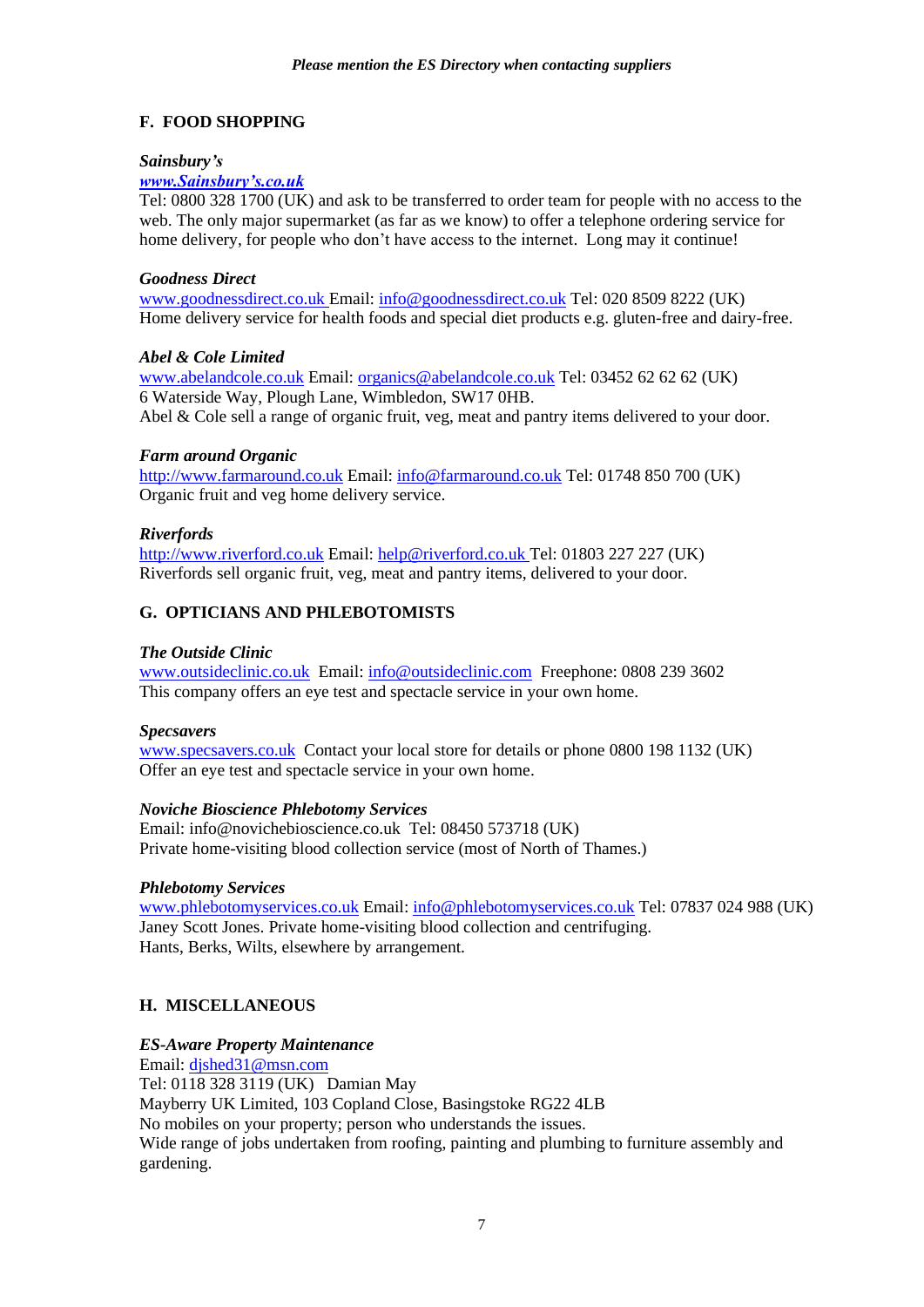No call-out: £45 for first hour and £30 per hour thereafter. 9 out of 10 times job comes in below estimate based on info given over the phone. If on arrival work greater than expected, a firm price can be agreed before work commences.

Coverage: Reading, Basingstoke and surrounding areas, other areas considered depending on work required. For people further afield, he may be able to assist over the phone or email; please use email heading 'HANDYSERVE es-uk'.

### *RFR protective eyewear*

Some people with ES benefit significantly from Vista-Mesh glasses which help to provide RFR protection for the eyes. They are stocked by many opticians eg <https://www.norville.co.uk/acatalog/catalogues/Vista-Mesh%20OPT%202018%20PLv2.pdf>

### *Plastic no-metal spectacles***.**

[www.theeyewearcompany.com](http://www.theeyewearcompany.com/) Email: [admin@theeyewearcompany.co.uk](mailto:admin@theeyewearcompany.co.uk) Tel: 01453 791600 (UK)  $Fx: 087 0141 0458$ The Eyewear Company offer the range Swiss Flex. [\(www.swissflex-eyewear.com\)](http://www.swissflex-eyewear.com/) The 'Team', The Counting House, Bond's Mill Estate, Stonehouse, Glos. GL10 3RF. Ask your local optician – if they don't stock them a one-off order can be arranged.

# *Bromptons Opticians in Brighton.*

Tel: 01273 697 711 (UK) 32 Gardner Street, Brighton BN1 1UN Wooden-framed, no metal at all glasses, prescription sunglasses made of plastic only.

### *Secretarial Service*

Joanna Arvor Tel: 07446 379 153 and Katherine Austen Tel: 01208 814 514. Please only call during office hours. Letters, internet research + general admin £8 per hour plus materials at cost. Letters c/o David's House, Chapel Amble, Cornwall, PL27 6GU.

# *The House Nameplate Company.*

[www.housenameplate.co.uk](http://www.housenameplate.co.uk/) Email: [info@hnpuk.com](mailto:info@hnpuk.com) Tel: 01978 800 400 (UK) Unit 16, Vauxhall Industrial Estate, Wrexham. LL14 6HA. Signs with your own wording available.

# *Vacuum Cleaner Extension Hoses***:**

[www.amazon.co.uk](http://www.amazon.co.uk/)

Can be attached to the hose of a cylinder vacuum cleaner to enable the user to get far away from the motor – even into another room. Look up your vacuum cleaner brand plus extension hose online.

### *Plastic Bra Underwires*

[www.braandcorsetsupplies.com](http://www.braandcorsetsupplies.comm/) Email: [CustomerService@Bramakers.com](mailto:CustomerService@Bramakers.com) Tel: 001 905 538 1396 308 Ottawa Street North, Hamilton, ON L8H 3Z9, Canada. Supply plastic bra underwires to replace metal ones.

# *Metal-Free Chemical-Free Mattresses*

[www.cottonsafenaturalmattress.co.uk](http://www.cottonsafenaturalmattress.co.uk/) Email: [sales@cottonsafenaturalmattress.co.uk](mailto:sales@cottonsafenaturalmattress.co.uk) Tel. 01395 239 832 Cottonsafe Natural Mattresses, Unit 15, Woodbury Business Park, Woodbury, Devon, EX5 1AY (for Sat Nav use EX5 1LD)

This company supplies un-sprung wool, latex and coir futomats which contain no fire retardant chemicals. They can also order (from Belgium) no fire retardant chemicals mattresses **WITH BEECHWOOD SPRINGS!**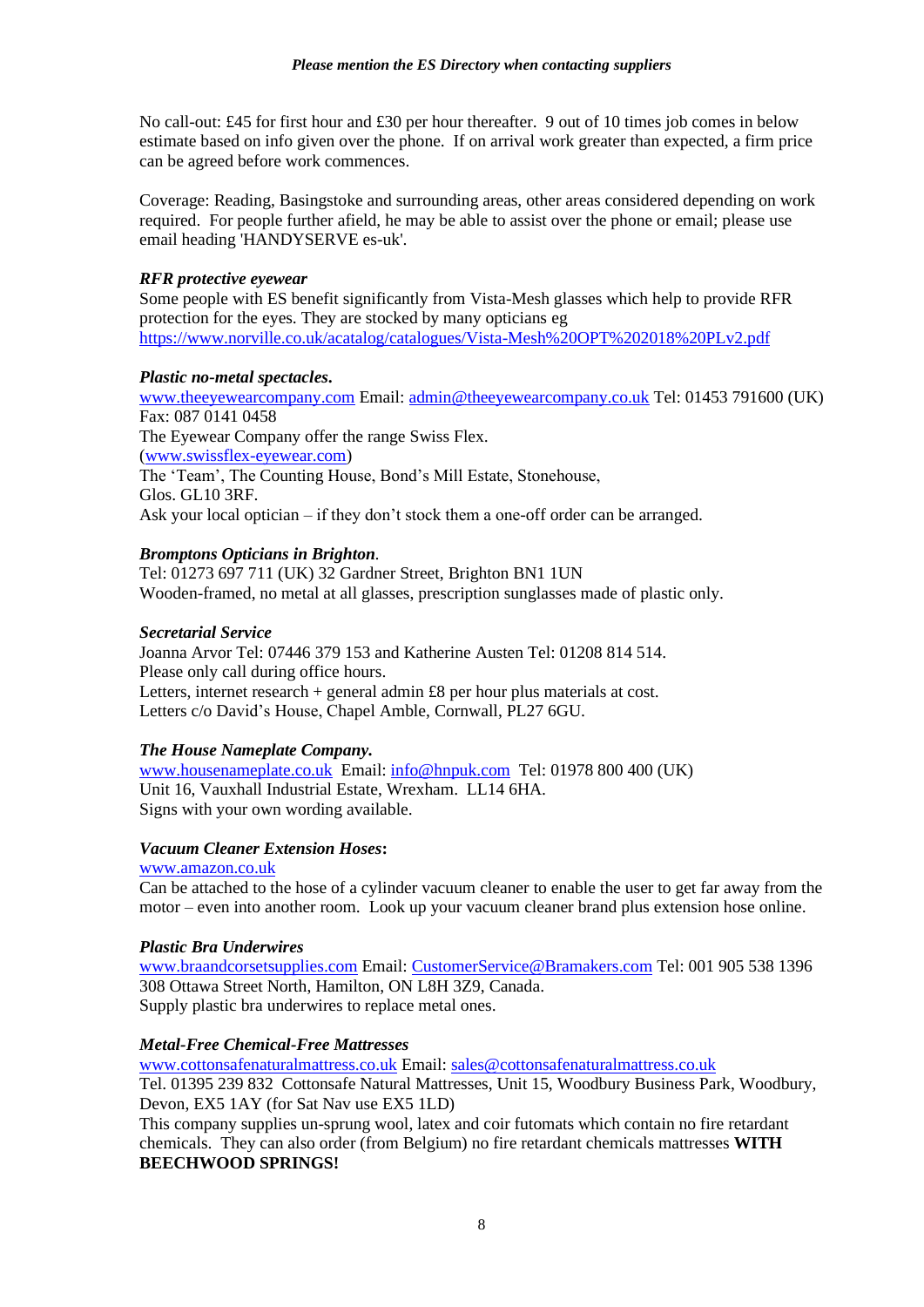### *The Little Green Sheep*

[www.thelittlegreensheep.com.uk](http://www.thelittlegreensheep.com.uk/) Tel: 0800 028 1433 / 01789 734 020 (UK) The Green, Snitterfield, Stratford-upon-Avon, CV37 0JE. Children's mattresses from coconut fibre, minimal latex, natural wool + organic cotton. Material samples available.

### *Green Fibres*

[www.greenfibres.com](http://www.greenfibres.com/) [Email@greenfibres.com](mailto:Email@greenfibres.com) Tel: 01803 868 001 (UK) 1 Malt Mill, Totnes, Devon TQ9 5NH Organic natural ethical eco goods and garments, organic cotton natural fibres.

### *Dojo Ecoshop*

[www.dojoeco.co.uk](http://www.dojoeco.co.uk/) Email[: mail@dojoeco.co.uk](mailto:mail@dojoeco.co.uk) Tel: 01938 552 617 (UK) Unit 5W, PT Williams Yard, Severn Farm Industrial Estate, Welshpool, Powys, SY21 7DF.

#### *Magniflex Memory Foam Mattresses*

[www.magniflex.com/uk](http://www.magniflex.com/uk) Very low odour. Oecotex certified.

#### *No-cooker Cookbook*

"Cooking without a cooker" by Susan Pearl. Cookbook covering a range of solutions, including raw foods, fermented foods, quick cooking, slow-cooking and solar cooking, plus preservation and storage without a fridge / freezer. Available for £5 including p&p. Send a cheque payable to Susan Pearl and details to: Cooking without a cooker, C/o BM Box ES-UK, London WC1N 3XX.

#### *Places to stay*

<https://hotels-ohne-wlan.com/en> A useful website, although with few entries, showing hotels without wi-fi.

#### [https://wildwithconsent.com](https://wildwithconsent.com/)

Arrange to stay in your campervan on an offgrid site WITH NO ONE ELSE THERE! Currently Northumberland-based.

ES-friendly guest house (run by Anthro-Tech Research Group, followers of Rudolf Steiner): Kinharvie House, New Abbey, Dumfriesshire DG2 8DZ Tel/fax: 01387 850306 (UK)

### *Information*

### *MCS-Aware.org*

[www.mcs-aware.org](http://www.mcs-aware.org/) Email: [info@mcs-aware.org](mailto:info@mcs-aware.org) 8A, Intech House, Wilbury Way, Hitchin, Herts. SG4 0TW (UK) Charity for environmental illness. Information and support for people with chemical, food and electro-sensitivities. MCS-Aware also do a Smart Meter pack, available on their website links, or by post £4, giving

comprehensive information about how to avoid smart meter installation, sample letters to neighbours etc. Cheques payable to MCS-Aware.

### *ES-UK*

[www.es-uk.info](http://www.es-uk.infoo/) Email: [enquirers@es-uk.info](mailto:enquirers@es-uk.info) Tel: 0845 643 9748 Charity which supports people with electrosensitivity. BM Box ES-UK, London, WC1N 3XX